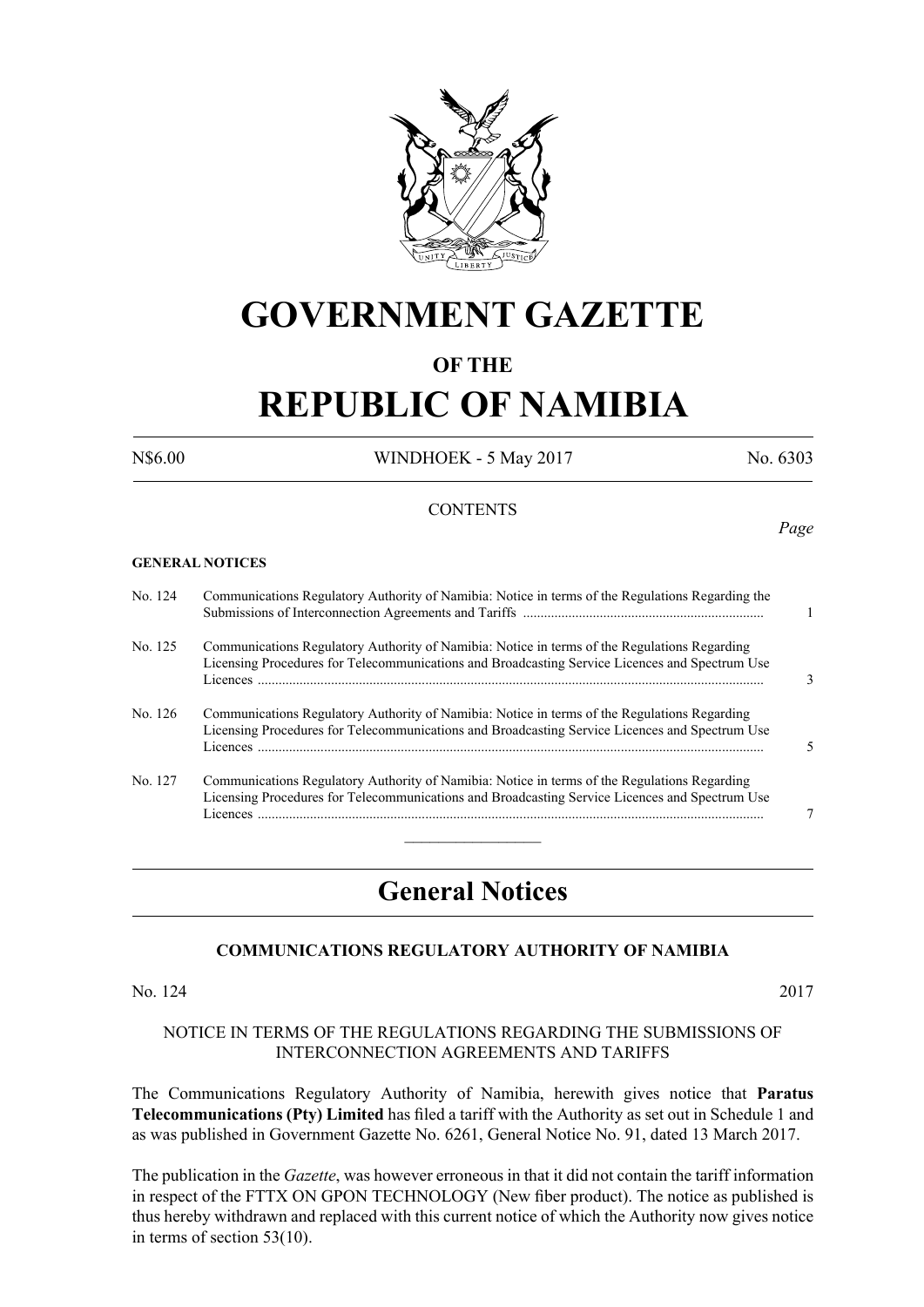Any person may thus examine copies of the tariffs submitted at the head offices of the Authority during normal business hours and copies may be made on payment of a fee determined by the Authority. Copies are also available at www.cran.na where copies may be downloaded free of charge.

The public may submit in writing to the Authority written comments within fourteen (14) days from the date of publication of this notice in the *Gazette*.

**Paratus Telecommunications (Pty) Limited** may submit, in writing to the Authority, a response to any written comments within fourteen (14) days from the lapsing of the time to submit written submissions.

All written submissions must contain the name and contact details of the person making the written submissions and the name and contact details of the person for whom the written submissions is made, if different and be clear and concise.

All written submissions and reply comments must be made either physically or electronically  $-$ 

- (1) by hand to the head offices of the Authority, namely Communication House, 56 Robert Mugabe Avenue, Windhoek;
- (2) by post to the head offices of the Authority, namely Private Bag 13309, Windhoek 9000;
- (3) by electronic mail to the following address:  $\text{legal@cran.na}$ ; and
- (4) by facsimile to the following facsimile number:  $+264$  61 222790.
- (5) by fax to e-mail to: 0886550852

#### **F. K. MBANDEKA CHIEF EXECUTIVE OFFICER COMMUNICATIONS REGULATORY AUTHORITY**

#### **SCHEDULE 1**

#### **SUBMISSION OF PROPOSED TARIFFS BY PARATUS TELECOMUNICATIONS LIMITED COMMUNICATIONS ACT, 2009**

The following are the proposed tariffs as submitted by Paratus Telecommunications (Pty) Ltd:

| Product Name    | Speed         | Volume (Monthly) | Cost (Monthly) |  |  |  |  |
|-----------------|---------------|------------------|----------------|--|--|--|--|
| Paratus Easy    | Up to 50mbps  | 20Gb             | 800            |  |  |  |  |
| Paratus Extra   | Up to 50mbps  | 60Gb             | 1300           |  |  |  |  |
| Paratus Super   | Up to 50mbps  | 100Gb            | 1800           |  |  |  |  |
| Paratus Massive | Up to 100mbps | $100\mathrm{Gb}$ | 2500           |  |  |  |  |

#### **FTTX ON GPON TECHNOLOGY (New fiber product)**

• For the promotion, the installation will be discounted by N\$ 1000.00 so it will be N\$ N\$ 4 800.00

• Only available in the areas where the fiber is available, please refer to the map on the website

• Includes drop cable to the premises (aerial, on the wall or in existing sleeve up to 70m from the pavement)

- Includes ONT wit Wi-Fi
- Includes 1 free email address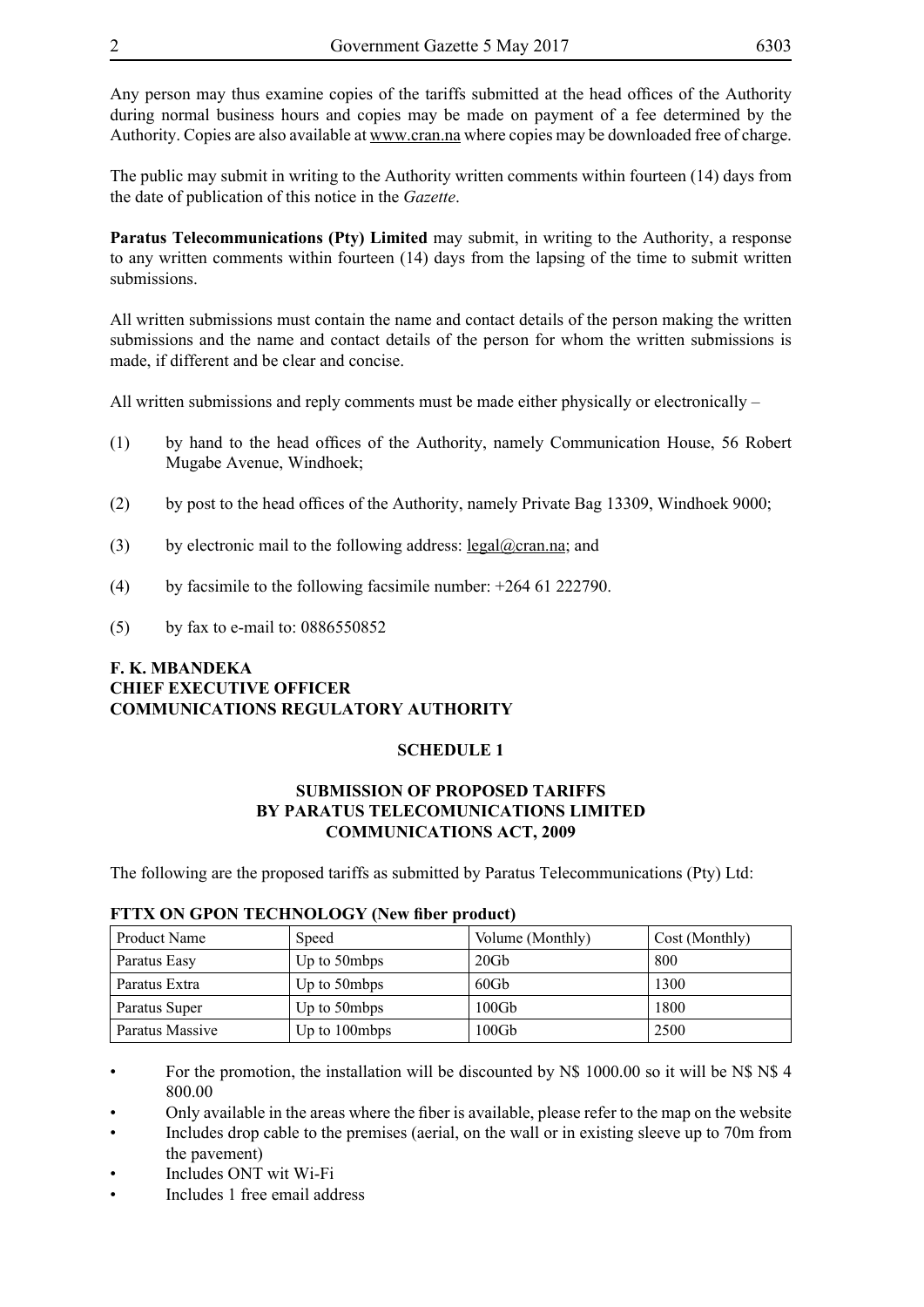• Includes 1 free 083 number (no hardware provided). Voice minutes will be payable. • Top up bundles as indicated below

| <b>Bundle Upgrades (Excl</b> | <b>Bundle Volume</b> | Cost     | <b>Validity (Days)</b> |  |
|------------------------------|----------------------|----------|------------------------|--|
| <b>Bundle 1</b>              | 20MB                 | 5.00     | 30                     |  |
| <b>Bundle 2</b>              | <b>50MB</b>          | 10.00    | 30                     |  |
| <b>Bundle 3</b>              | 150MB                | 20.00    | 30                     |  |
| <b>Bundle 4</b>              | 225MB                | 30.00    | 30                     |  |
| <b>Bundle 5</b>              | 500MB                | 50.00    | 30                     |  |
| <b>Bundle 6 (Get ONE)</b>    | 1GB                  | 86.00    | 30                     |  |
| <b>Bundle 7</b>              | 2GB                  | 120.00   | 30                     |  |
| <b>Bundle 8</b>              | 2.25GB               | 150.00   | 30                     |  |
| <b>Bundle 9</b>              | 3GB                  | 180.00   | 30                     |  |
| <b>Bundle 10</b>             | 5GB                  | 250.00   | 30                     |  |
| <b>Bundle 11</b>             | 6GB                  | 295.00   | 30                     |  |
| Bundle12                     | 10GB                 | 460.00   | 30                     |  |
| <b>Bundle 13</b>             | <b>25GB</b>          | 865.00   | 30                     |  |
| Bundle 14 (Go BIG)           | <b>50GB</b>          | 1,495.00 | 30                     |  |

Please note that the full tariff submission including the terms and conditions and the remedies available to the consumers can be obtained from the Authority.  $\overline{\phantom{a}}$  , where  $\overline{\phantom{a}}$ 

#### **COMMUNICATIONS REGULATORY AUTHORITY OF NAMIBIA**

No. 125 2017

#### NOTICE IN TERMS OF THE REGULATIONS REGARDING LICENSING PROCEDURES FOR TELECOMMUNICATIONS AND BROADCASTING SERVICE LICENCES AND SPECTRUM USE LICENCES

The Communications Regulatory Authority of Namibia, in terms of regulations 11 of the Regulations Regarding Licensing Procedures for Telecommunications and Broadcasting Service Licences and Spectrum Use Licences, as published in Government Gazette No. 4785, General Notice No. 272, dated 29 August 2011 (as amended), herewith gives notice that the Applicants referred to in the table below has submitted the following application to the Authority: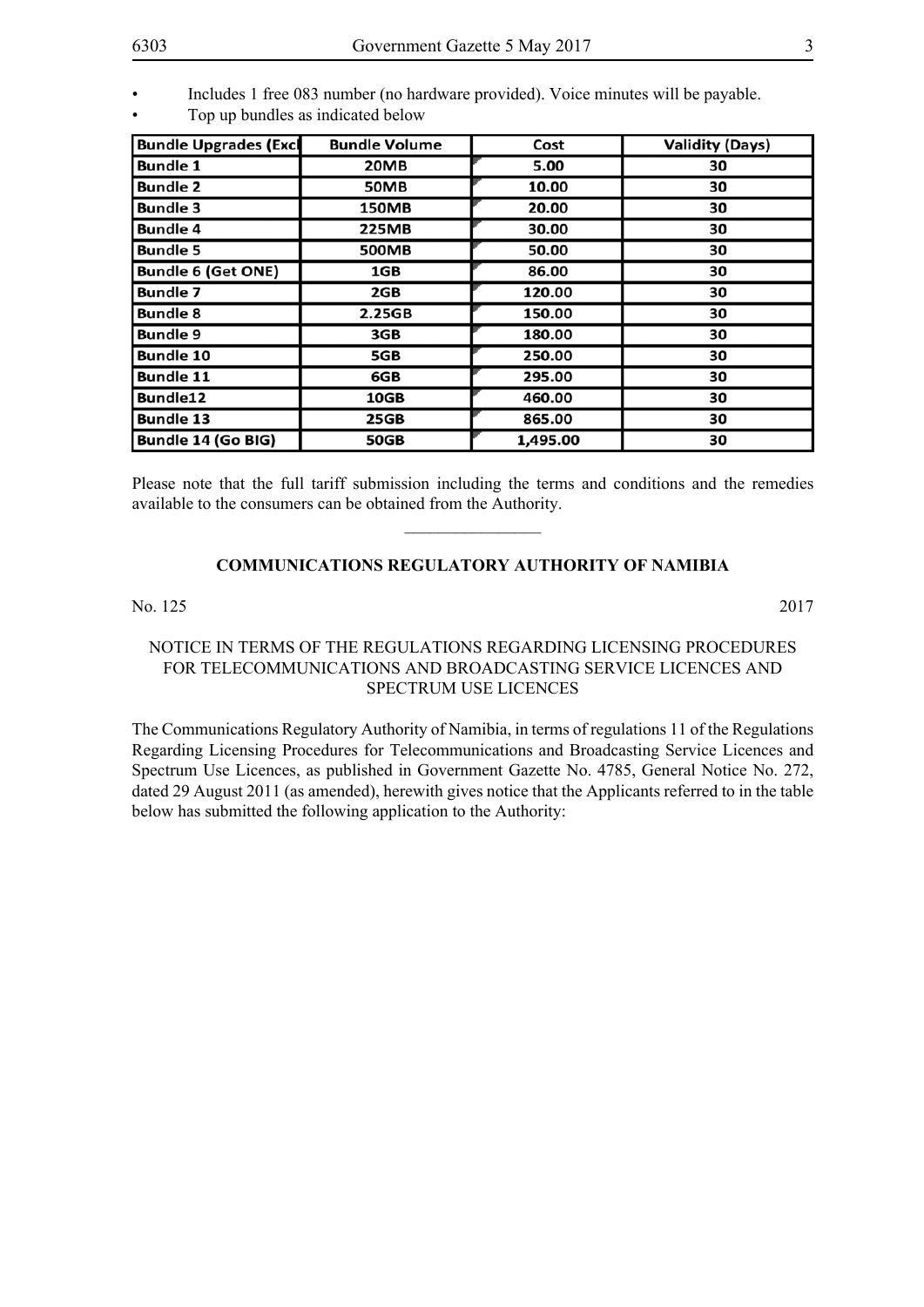| paid up to date<br>plication fees<br>Proof of Ap-<br>submitted?                                                                                                       | Yes                                     |
|-----------------------------------------------------------------------------------------------------------------------------------------------------------------------|-----------------------------------------|
| provision of broad-<br>cant intends to use<br>spectrum in the<br>Whether appli-<br>casting services<br>intended to be<br>provided;                                    | $\rm \bar{R}^1$                         |
| signal distribu-<br>Provision of<br>tion;                                                                                                                             | Broadcasting<br>Corporation<br>Namibian |
| Category of Broadcasting service<br>casting and Telecommunications<br>Regulations Setting out Broad-<br>licence as contemplated in the<br>Service Licence categories; | Commercial Broadcasting Service         |
| <b>Citizens or Namibian</b><br>Percentage of Stock<br>amibian<br>trolled by Namibian<br>Companies Con-<br>Citizens;<br>owned by N                                     | 100%                                    |
| ship or place of incor-<br>Applicant's citizen-<br>poration;                                                                                                          | Namibian                                |
| <b>Applicants Name;</b>                                                                                                                                               | Nexit Investment CC                     |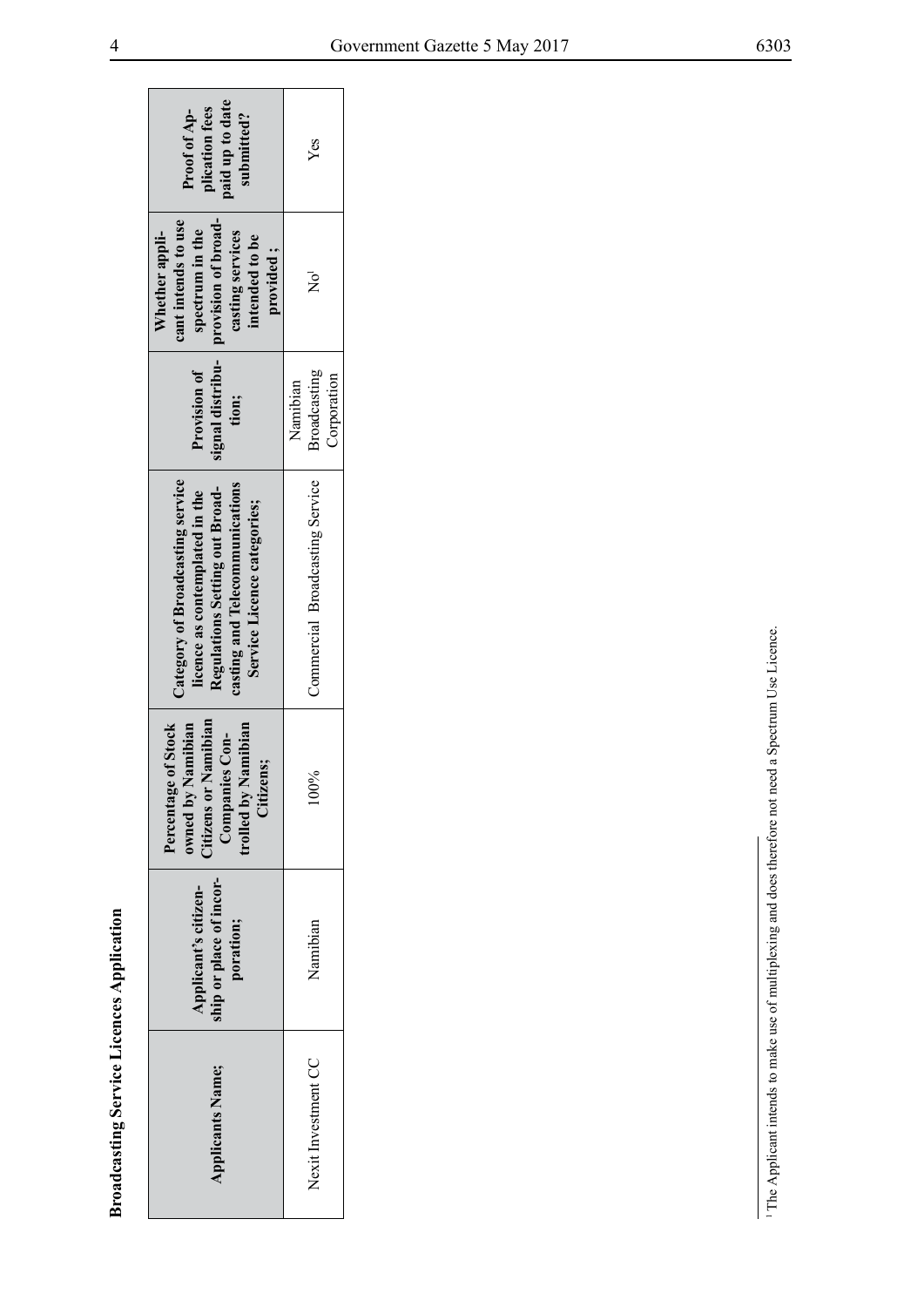The public may submit comments in writing to the Authority within a period of fourteen (14) days from the date of publication of this notice in the *Gazette.*

The applicant may submit written reply comments within fourteen (14) days from the due date of the written public comments.

All written submissions must contain the name and contact details of the person making the written submissions and the name and contact details of the person for whom the written submission is made, fi different and be clear and concise.

All written submissions and reply comments must be made either physically or electronically –

- (1) By hand to the head offices of the Authority, namely Communication House, 56 Robert Mugabe Avenue, Windhoek;
- (2) By post to the head offices of the Authority, namely Private Bag 13309, Windhoek 9000;
- (3) By electronic mail to the following address: legal@cran.na;
- (4) By facsimile to the following facsimile number: +264 61 222790; or
- (5) By fax to e-mail to: 088642748.

#### **F. K. MBANDEKA CHIEF EXECUTIVE OFFICER COMMUNICATIONS REGULATORY AUTHORITY**

#### **COMMUNICATIONS REGULATORY AUTHORITY OF NAMIBIA**

 $\overline{\phantom{a}}$  , where  $\overline{\phantom{a}}$ 

No. 126 2017

#### NOTICE IN TERMS OF THE REGULATIONS REGARDING LICENSING PROCEDURES FOR TELECOMMUNICATIONS AND BROADCASTING SERVICE LICENCES AND SPECTRUM USE LICENCES

The Communications Regulatory Authority of Namibia, in terms of regulation 11 of the "Regulations Regarding Licensing Procedures for Telecommunications and Broadcasting Service Licences and Spectrum Use Licences", as published in Government Gazette No. 4785, Notice No. 272, dated 29 August 2011, herewith gives notice that the persons referred to in the table below have submitted the following application to the Authority: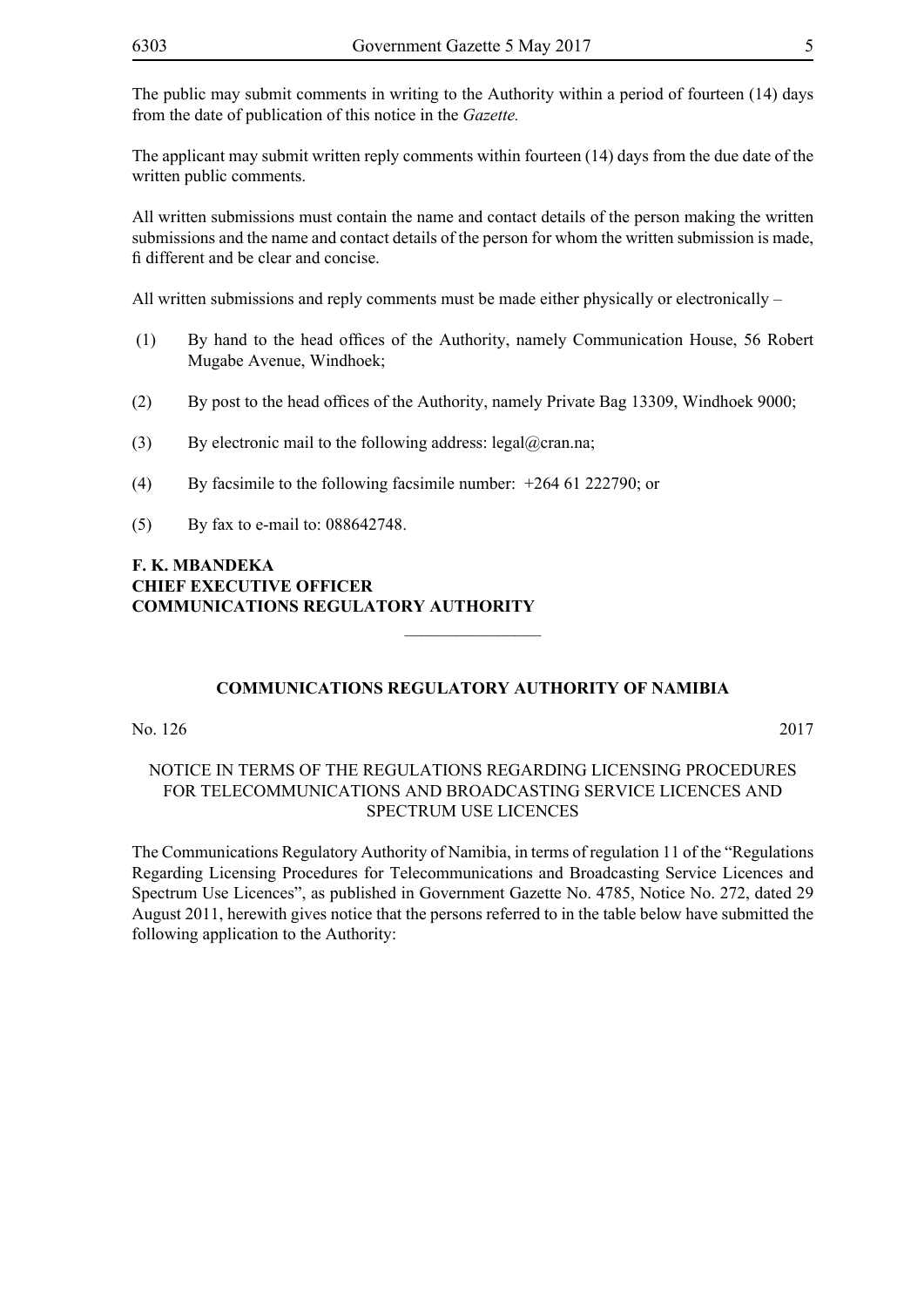|                      | provid-<br>Party                                                                  | bution<br>Signal<br>Distri-<br>$\sin$                                                                             | Own                                 |                         |
|----------------------|-----------------------------------------------------------------------------------|-------------------------------------------------------------------------------------------------------------------|-------------------------------------|-------------------------|
|                      | Service to<br>be pro-                                                             | vided using<br>frequencies<br>applied for                                                                         | 1000 W   Commercial<br>Broadcast-   | ing Service             |
|                      | Maximum<br>Output                                                                 | power                                                                                                             |                                     |                         |
|                      |                                                                                   | City/Town                                                                                                         | Mountain<br>Rossing                 | Rundu Town              |
|                      | $\mathbf{c}$                                                                      | District                                                                                                          | Mountain<br>Rossing                 | Rundu                   |
|                      |                                                                                   | Region                                                                                                            | Erongo                              | Kavango<br>East         |
|                      | List of radio Fre-   Description of geographic coverage area<br>quencies or group | for assignment by<br>being considered<br>of frequencies<br>the Authority                                          | 103.3 MHz                           | 104.3 MHz               |
|                      | quencies or group<br>List of radio Fre-                                           | of frequencies<br>applied for                                                                                     | 88 MHz - 108<br>MHz                 |                         |
|                      | Stock owned by<br>Percentage of                                                   | Namibian Citizens<br>trolled by Namib-<br>zens or Namibian<br>or Namibian citi-<br>Companies con-<br>ian Citizens | 100%                                |                         |
|                      | Citizenship or<br>Applicant's                                                     | place of incor- $\vert$<br>poration;                                                                              | Namibia                             |                         |
| Spectrum Use Licence | Applicant's<br>Name                                                               |                                                                                                                   | istrative Support<br>Trustco Admin- | Services (Pty)<br>$L_d$ |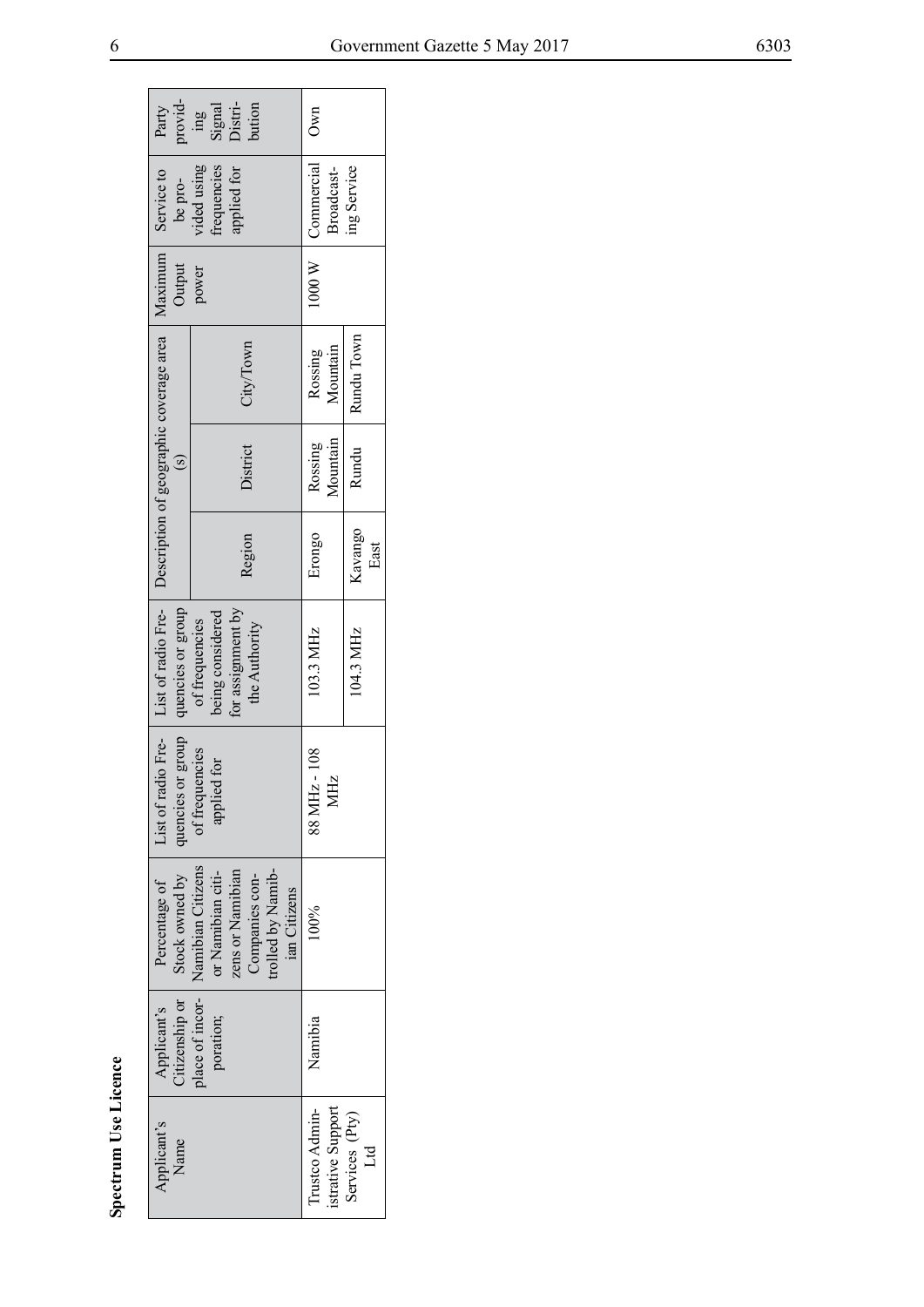The public may submit comments in writing to the Authority within a period of fourteen (14) days from the date of publication of this notice in the *Gazette.* The applicant may submit written reply comments within fourteen (14) days from date of notification of the written public comments.

All written submissions must contain the name and contact details of the person making the written submissions and the name and contact details of the person for whom the written submission is made, if different, and be clear and concise.

All written submissions must be made either physically or electronically -

- (1) By hand to the head offices of the Authority, namely Communication House, 56 Robert Mugabe Avenue, Windhoek;
- (2) By post to the head offices of the Authority, namely Private Bag 13309, Windhoek 9000;
- (3) By electronic mail to the following address: legal@cran.na;
- (4) By facsimile to the following facsimile number: +264 61 222790; or
- (5) By fax to e-mail to: 0886550852.

#### **F. K. MBANDEKA CHIEF EXECUTIVE OFFICER COMMUNICATIONS REGULATORY AUTHORITY**

#### **COMMUNICATIONS REGULATORY AUTHORITY OF NAMIBIA**

 $\frac{1}{2}$ 

#### No. 127 2017

#### NOTICE IN TERMS OF THE REGULATIONS REGARDING LICENSING PROCEDURES FOR TELECOMMUNICATIONS AND BROADCASTING SERVICE LICENCES AND SPECTRUM USE LICENCES

The Communications Regulatory Authority of Namibia, in terms of regulation 11 of the "Regulations Regarding Licensing Procedures for Telecommunications and Broadcasting Service Licences and Spectrum Use Licences", as published in Government Gazette No. 4785, Notice No. 272, dated 29 August 2011, herewith gives notice that the persons referred to in the table below have submitted the following application to the Authority: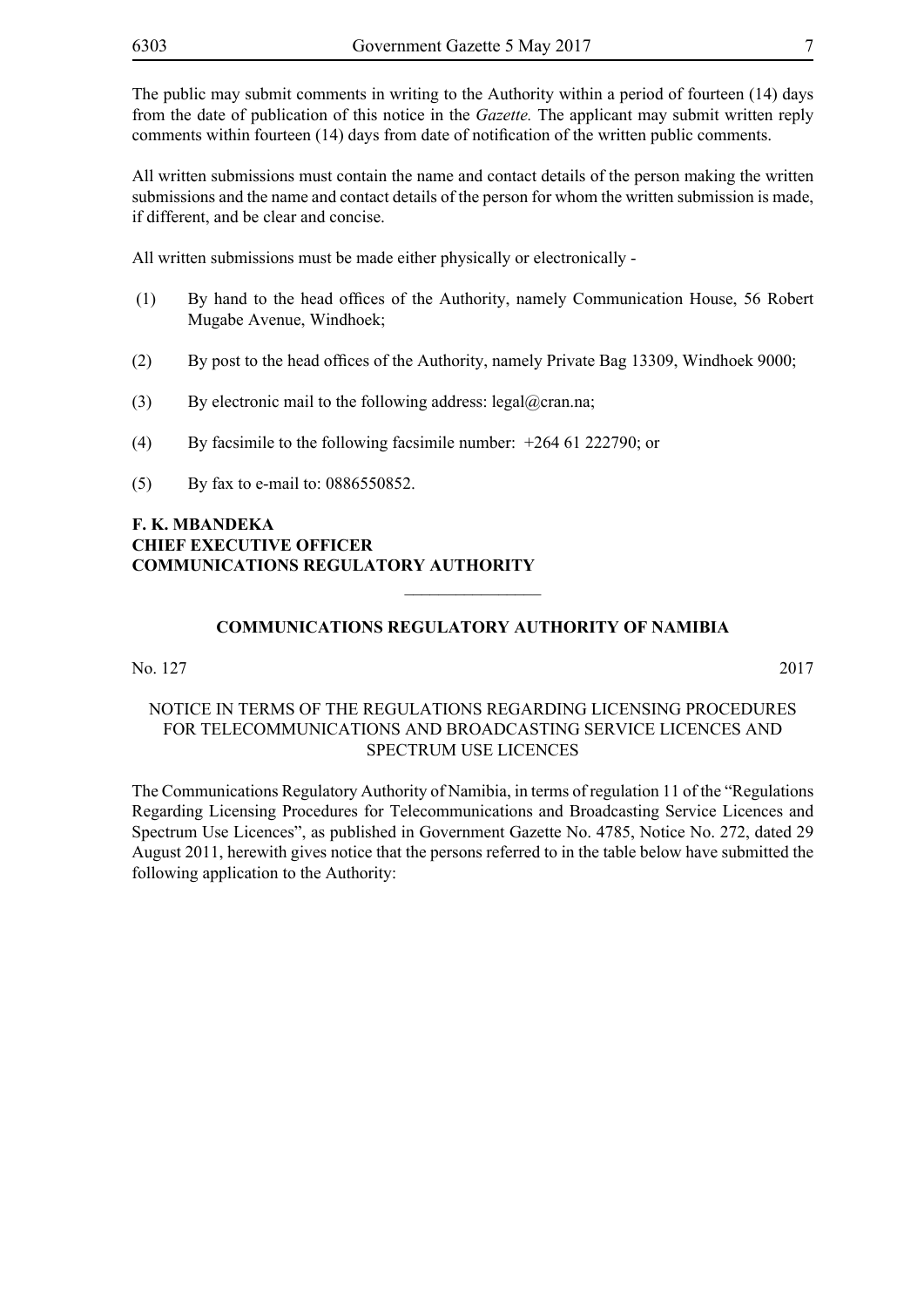|                      | Party                                                                    | providing<br>Signal                  | Distribu-          | tion            |                                         | Own              |                           |                                   |
|----------------------|--------------------------------------------------------------------------|--------------------------------------|--------------------|-----------------|-----------------------------------------|------------------|---------------------------|-----------------------------------|
|                      | Service to                                                               | vided using<br>be pro-               | frequencies        | applied for     |                                         | Commercial       | ing Service<br>Broadcast- |                                   |
|                      | Maximum                                                                  | power $\&$<br>Output                 | Coordi-            | nates           |                                         | 1000 W           |                           |                                   |
|                      | List of radio $\Box$ Description of geographic coverage area $(s)$       |                                      | City/Town          |                 |                                         | Luderitz Munici- | pality Tower              | nicipality Tower<br>Karasburg Mu- |
|                      |                                                                          |                                      | District           |                 |                                         | Luderitz         |                           | Karasburg                         |
|                      |                                                                          |                                      |                    | Region          |                                         | Karas            |                           |                                   |
|                      |                                                                          | Frequencies or<br>group of fre-      | quencies being     | considered for  | assignment by<br>the Authority          | 103.3 MHz        |                           | 104.3 MHz                         |
|                      |                                                                          | Frequencies<br>or group of           | frequencies        | applied for     |                                         | 88 MHz -         | 108 MHz                   |                                   |
|                      |                                                                          | owned by Namibian<br>Citizens or Na- | mibian citizens or | Namibian Compa- | Namibian Citizens<br>nies controlled by | 100%             |                           |                                   |
|                      | Applicant's   Applicant's Citizen-   Percentage of Stock   List of radio | ship or place of<br>incorporation;   |                    |                 |                                         | Namibia          |                           |                                   |
| Spectrum Use Licence |                                                                          | Name                                 |                    |                 |                                         | Southern Sun     | Media Trust               |                                   |